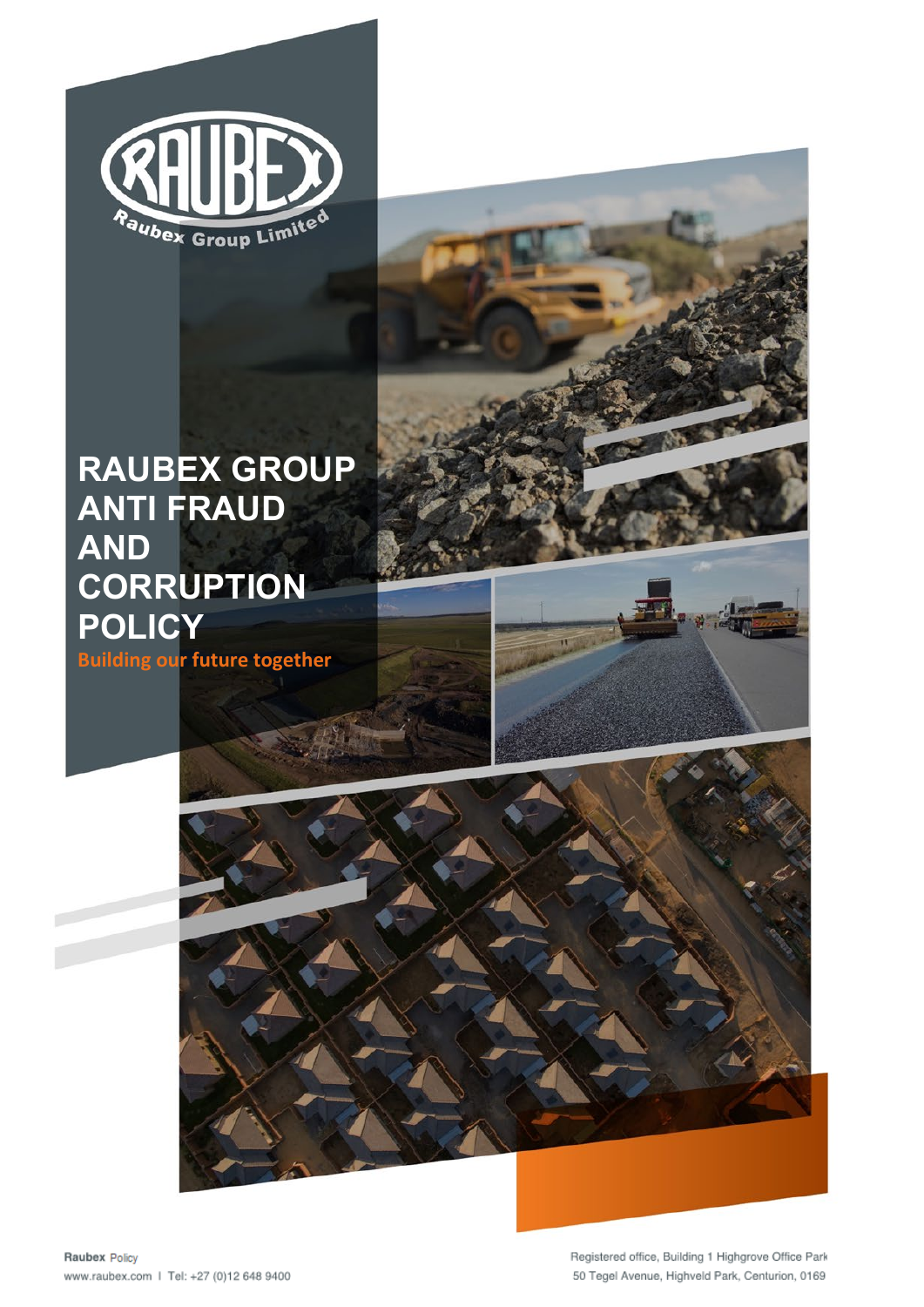

# **Table of Contents**

| 1. |                                      |                                                                                     |  |
|----|--------------------------------------|-------------------------------------------------------------------------------------|--|
| 2. |                                      |                                                                                     |  |
| 3. |                                      |                                                                                     |  |
|    | 3.1.<br>3.2.<br>3.3.<br>3.4.<br>3.5. |                                                                                     |  |
| 4. |                                      |                                                                                     |  |
| 5. |                                      |                                                                                     |  |
|    |                                      |                                                                                     |  |
|    | 5.1.                                 |                                                                                     |  |
|    | 5.2.                                 |                                                                                     |  |
|    | 5.3.                                 | Policy: We report fraud, corruption and suspicious conduct in this regard5          |  |
|    | 5.4.                                 |                                                                                     |  |
|    | 5.5.                                 |                                                                                     |  |
|    | 5.6.                                 | Policy: We promote a culture of compliance with the law and high ethical standards7 |  |
| 6. |                                      |                                                                                     |  |
|    | 6.1.                                 | Procedure: We report fraud, corruption and suspicious conduct in this regard7       |  |
|    | 6.2.                                 |                                                                                     |  |
| 7. |                                      |                                                                                     |  |
| 8. |                                      |                                                                                     |  |
|    |                                      |                                                                                     |  |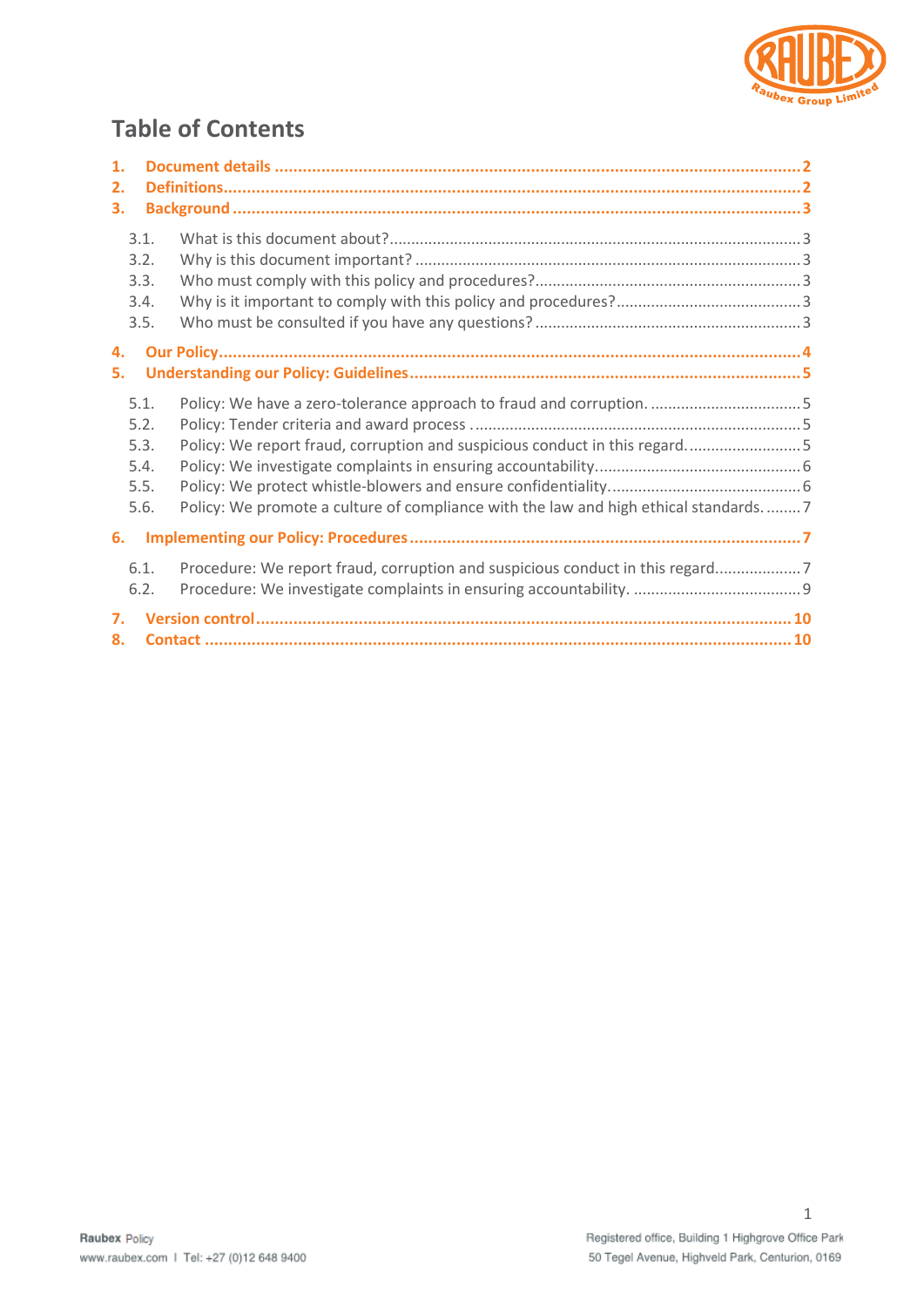

# <span id="page-2-0"></span>**1. Document details**

| Document Name               | Raubex Group Anti-fraud and Corruption Policy      |  |  |
|-----------------------------|----------------------------------------------------|--|--|
| Policy Reference            | Rx Group_1003_Legal&Gov_Policy_AntiFraud           |  |  |
| Responsible Person          | Executive Director Governance, Risk and Compliance |  |  |
| Current version approved by | <b>Executive Committee</b>                         |  |  |
| Date of last review         | February 2022                                      |  |  |
| Date of next review         | February 2024                                      |  |  |
| Date                        | February 2022                                      |  |  |

# <span id="page-2-1"></span>**2. Definitions**

| Group                     | Raubex Group Limited including its subsidiaries      |  |
|---------------------------|------------------------------------------------------|--|
| Policy                    | This policy as well as any appendices attached to it |  |
| Protected Disclosures Act | The Protected Disclosure Act 26 of 2000              |  |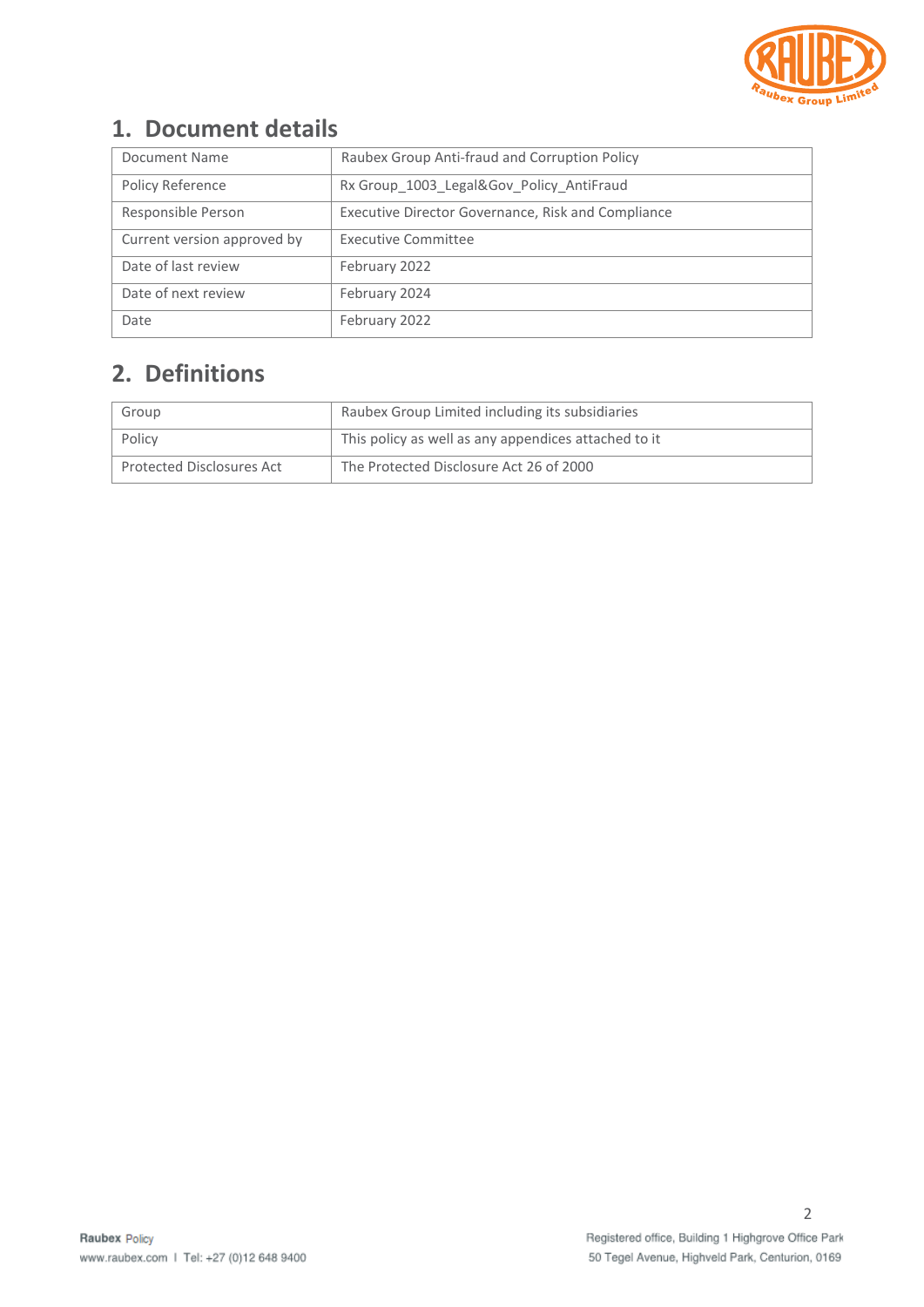

# <span id="page-3-0"></span>**3. Background**

#### <span id="page-3-1"></span>**3.1. What is this document about?**

This document explains the Group's policy on fraud and corruption and sets out the procedures that must be followed to mitigate our risk in this regard.

The group is committed to the highest standards of ethical behaviour in its business conduct and has adopted this Policy to ensure consistent and effective investigation, reporting and disclosure of fraud and corruption within the Group.

Furthermore, the purpose of this document is to confirm that the Group has adopted a culture of zero tolerance to fraud and corruption in all of its activities.

#### <span id="page-3-2"></span>**3.2. Why is this document important?**

The policy and procedures set out in this document are important because it will help us to ensure that we do the following:

- Conduct our business with integrity;
- Mitigate our risks with regard to fraud and corruption;
- Provide guidance on how to prevent, report and investigate fraud and corruption in the workplace;
- Promote the eradication of unethical conduct, fraud and corruption;
- Strive to create a culture facilitating the disclosure of information by employees and other parties relating to unethical conduct, fraud and corruption in the workplace in a responsible manner by providing clear guidelines for the disclosure;
- Encourage and enable employees and external parties to raise concerns within Raubex rather than ignoring a problem or blowing the whistle through inappropriate channels.

#### <span id="page-3-3"></span>**3.3. Who must comply with this policy and procedures?**

This Policy applies to all attempts and incidents of fraud and corruption impacting or having the potential to impact the Group. All Group directors, officers and employees, must comply with this policy and procedures.

However, the Group has formal grievance procedures, which enable employees to raise grievances relating to their employment. This Policy is intended to cover concerns that fall outside the scope of the above-mentioned grievance procedures.

#### <span id="page-3-4"></span>**3.4. Why is it important to comply with this policy and procedures?**

A breach of this policy and procedures may result in the following:

- disciplinary action, which could lead to dismissal;
- severe harm to our reputation;
- possible civil and criminal sanctions.

#### <span id="page-3-5"></span>**3.5. Who must be consulted if you have any questions?**

You should contact the Executive Director GRC if you have any questions about this document.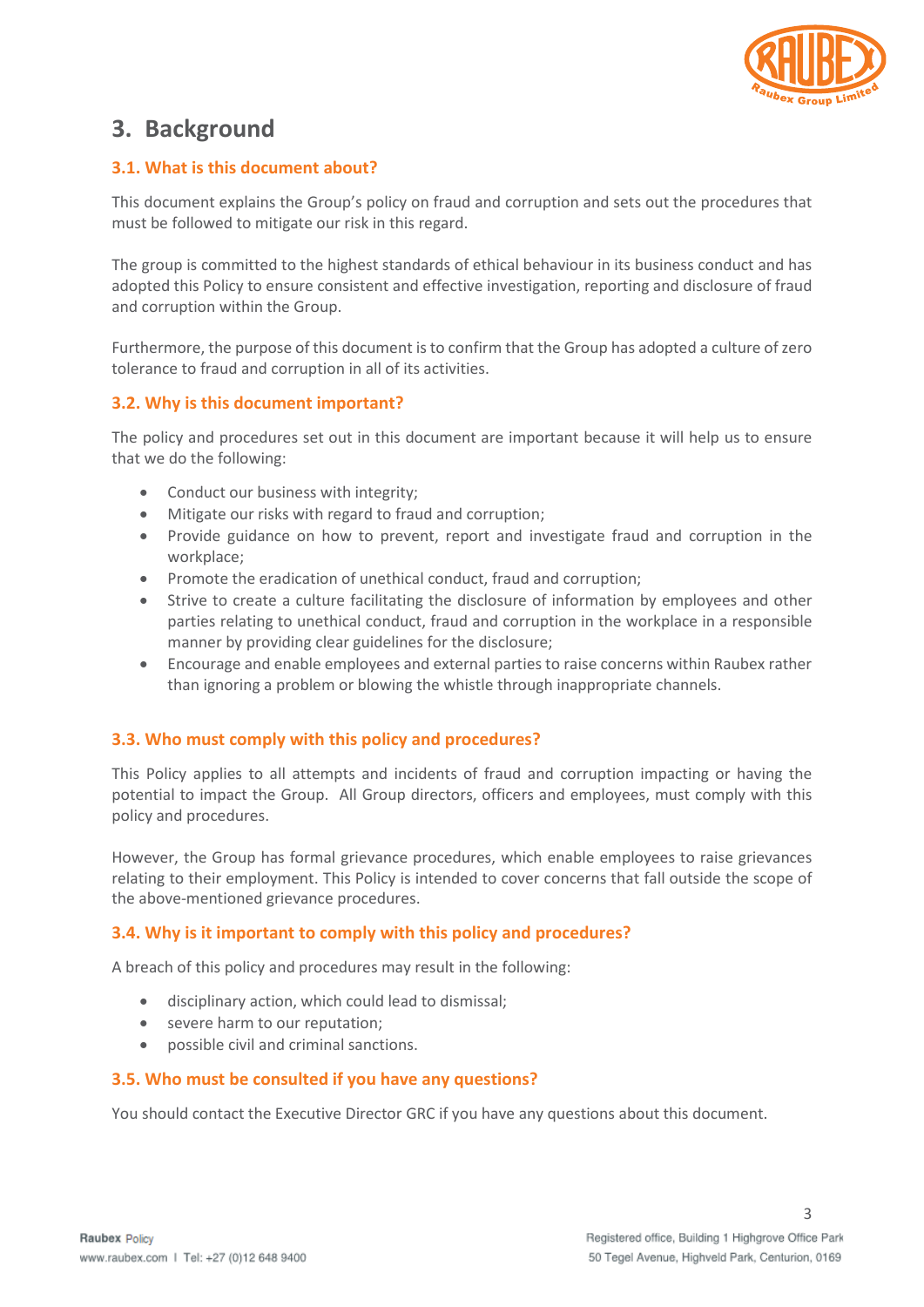

# <span id="page-4-0"></span>**4. Our Policy**

We are dedicated to align with best practice and to comply with all relevant legislation that aim to eradicate fraud and corrupt conduct within South Africa and abroad.

To ensure that we effectively mitigate our risk in this regard, we are committed to the following:

- We have a zero-tolerance approach towards fraud and corruption;
- We take a firm stance against tender award irregularities where corruption is suspected and challenge the awarding of tenders through formal legal processes where awards are not consistent with pricing, technical ability and other tender specific criteria;
- We report fraud, corruption and suspicious conduct in this regard;
- We investigate complaints in ensuring accountability;
- We protect whistle-blowers and ensure confidentiality; and
- We promote a culture of compliance with the law and high ethical standards.

 $\bigoplus_{i=1}^n \bigcup_{i=1}^n \bigcup_{i=1}^n \bigcup_{i=1}^n \bigcup_{i=1}^n \bigcup_{i=1}^n \bigcup_{i=1}^n \bigcup_{i=1}^n \bigcup_{i=1}^n \bigcup_{i=1}^n \bigcup_{i=1}^n \bigcup_{i=1}^n \bigcup_{i=1}^n \bigcup_{i=1}^n \bigcup_{i=1}^n \bigcup_{i=1}^n \bigcup_{i=1}^n \bigcup_{i=1}^n \bigcup_{i=1}^n \bigcup_{i=1}^n \bigcup_{i=1}^n \bigcup_{i=1}^$ Signature

Executive director: governance risk and compliance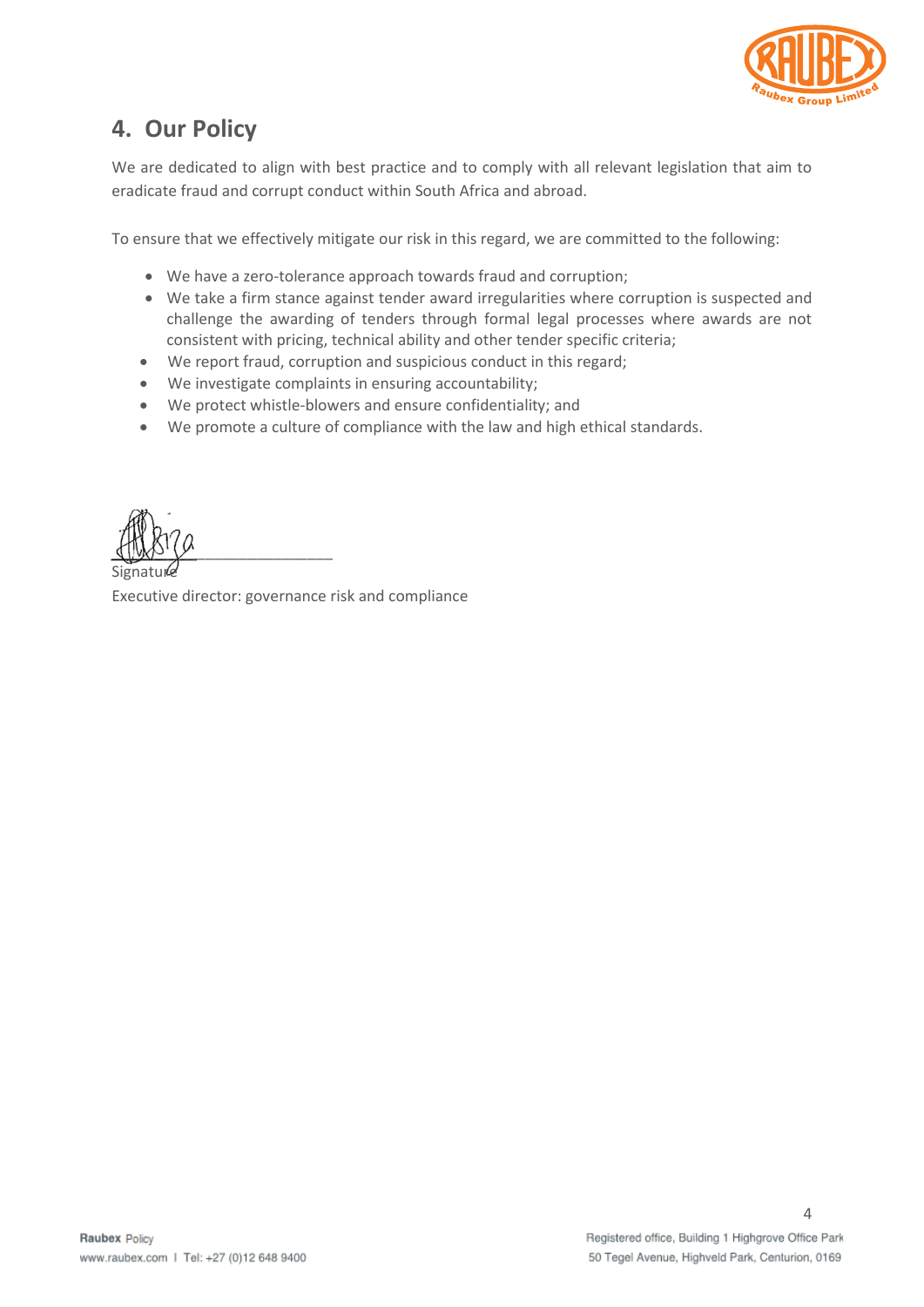

# <span id="page-5-0"></span>**5. Understanding our Policy: Guidelines**

#### <span id="page-5-1"></span>**5.1. Policy: We have a zero-tolerance approach to fraud and corruption.**

| What is fraud?<br>a.      | Fraud is defined as the unlawful and intentional making of a<br>misrepresentation to the actual or potential prejudice of another.                                                                                                                                                                                                                   |  |  |  |
|---------------------------|------------------------------------------------------------------------------------------------------------------------------------------------------------------------------------------------------------------------------------------------------------------------------------------------------------------------------------------------------|--|--|--|
|                           | This means that fraud takes place when:                                                                                                                                                                                                                                                                                                              |  |  |  |
|                           | One party knowingly lies to another party                                                                                                                                                                                                                                                                                                            |  |  |  |
|                           | With the intention to mislead that person, and<br>$\bullet$                                                                                                                                                                                                                                                                                          |  |  |  |
|                           | As a result, the person lied to, suffers $-$ or could suffer, harm or<br>$\bullet$<br>loss.                                                                                                                                                                                                                                                          |  |  |  |
| What is corruption?<br>b. | Corruption can generally be summarised as "giving or offering; receiving<br>or agreeing to receive; obtaining or attempting to obtain any benefit<br>which is not legally due to or by a person who has been charged with a<br>duty or power by virtue of any employment, to do any act or omit to do<br>any act in relation to that power or duty". |  |  |  |

#### <span id="page-5-2"></span>**5.2. Policy: We take a firm stance against tender award irregularities where corruption is suspected and challenge the awarding of tenders through formal legal processes where awards are not consistent with pricing, technical ability and other tender specific criteria.**

| a <sub>r</sub> | What is tender award | Tenders (an offer to provide a service or supply goods at a fixed price)    |  |  |  |
|----------------|----------------------|-----------------------------------------------------------------------------|--|--|--|
|                | irregularities?      | must be awarded fairly, must give all applicants an equal chance and        |  |  |  |
|                |                      | must not be tainted by corruption. Any deviations from the prescribed       |  |  |  |
|                |                      | process may be considered an irregularity and may open the tender up        |  |  |  |
|                |                      | to scrutiny. Examples include:                                              |  |  |  |
|                |                      | Manipulation of tendering procedures;<br>$\bullet$                          |  |  |  |
|                |                      | Procedural irregularities in the procurement process;<br>$\bullet$          |  |  |  |
|                |                      | Red-flags in the pre-tender process such as inadequate<br>$\bullet$         |  |  |  |
|                |                      | evaluation criteria or procedures; unreasonable pre-                        |  |  |  |
|                |                      | qualification requirements; ambiguous, misleading or                        |  |  |  |
|                |                      | incomplete contract specifications; contract specifications are             |  |  |  |
|                |                      | too narrow/broad; manipulation of the procurement threshold                 |  |  |  |
|                |                      | to avoid prior review                                                       |  |  |  |
|                |                      | Red-flags in the tender process such as failure to make bidding             |  |  |  |
|                |                      | documents available; short or inadequate notice to bidders;                 |  |  |  |
|                |                      |                                                                             |  |  |  |
|                |                      | multiple contracts awarded to the same companies; rotation of               |  |  |  |
|                |                      | winning bidders; unreasonable high/low bids; non-transparent                |  |  |  |
|                |                      | bid-opening procedures; disqualifications that are poorly                   |  |  |  |
|                |                      | supported; winning bid is very close to the budget or estimate;             |  |  |  |
|                |                      | long unexplained delays in the contract award or negotiations;              |  |  |  |
|                |                      | Red-flags in the post-tender stage such as use of questionable<br>$\bullet$ |  |  |  |
|                |                      | agents or subcontractors; delivery of poor quality goods, works             |  |  |  |
|                |                      | or services; questionable contract changes; absent or                       |  |  |  |
|                |                      | questionable documentation.                                                 |  |  |  |

#### <span id="page-5-3"></span>**5.3. Policy: We report fraud, corruption and suspicious conduct in this regard.**

|                       | a. What is to be considered | All allegations of fraud and corruption must be properly investigated and     |  |  |
|-----------------------|-----------------------------|-------------------------------------------------------------------------------|--|--|
| "suspicious conduct"? |                             | if substantiated, must be followed up by the application of all remedies      |  |  |
|                       |                             | available including disciplinary action in terms of the disciplinary code and |  |  |
|                       |                             | prosecution in terms of the law.                                              |  |  |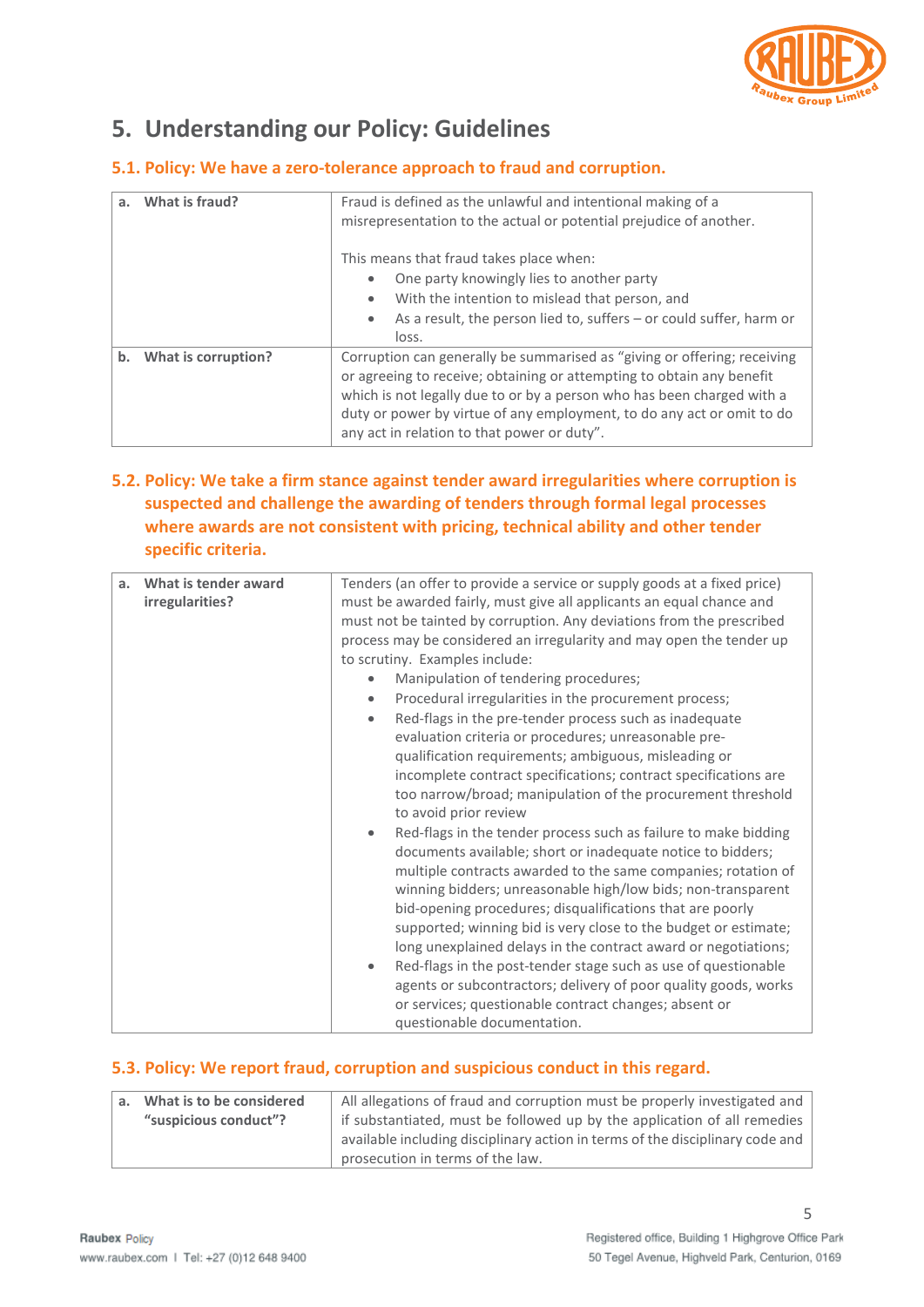

| Any conduct of a person that would give a reasonable person a suspicion $\vert$ |
|---------------------------------------------------------------------------------|
| that such conduct may be unlawful, fraudulent and/or corrupt. Such a $ $        |
| suspicion should be reasonable, not fabricated in any way and not borne $\vert$ |
| from malice or an ulterior motive.                                              |

#### <span id="page-6-0"></span>**5.4. Policy: We investigate complaints in ensuring accountability.**

| a. How will investigation | Procedure is set out in section 6.2 below. |
|---------------------------|--------------------------------------------|
| occur?                    |                                            |

#### <span id="page-6-1"></span>**5.5. Policy: We protect whistle-blowers and ensure confidentiality.**

| How will confidentiality be<br>a.<br>protected? | All information relating to reported fraud and corruption will be treated<br>confidentially. The progress of investigations will be handled in a<br>confidential manner and will not be disclosed or discussed with any<br>person other than those who have a legitimate right to such information.<br>The opinion of the Group Legal Advisor will be sought in assessing this<br>legitimate right in the event of a dispute. This is important in order to<br>avoid harming the reputations of suspected persons who are<br>subsequently found innocent of wrongful conduct.                                                                                                                                                                                                                                                                                                                                                                                                                                                                                                                                                                                                                                                              |
|-------------------------------------------------|--------------------------------------------------------------------------------------------------------------------------------------------------------------------------------------------------------------------------------------------------------------------------------------------------------------------------------------------------------------------------------------------------------------------------------------------------------------------------------------------------------------------------------------------------------------------------------------------------------------------------------------------------------------------------------------------------------------------------------------------------------------------------------------------------------------------------------------------------------------------------------------------------------------------------------------------------------------------------------------------------------------------------------------------------------------------------------------------------------------------------------------------------------------------------------------------------------------------------------------------|
|                                                 | Furthermore, the Group fraud line is intended to encourage employees<br>and/or other stakeholders to raise concerns relating to fraud and<br>corruption without fear of victimisation. No person will suffer any<br>penalty or retribution for good faith reporting of any suspected or actual<br>incident of fraud or corruption.                                                                                                                                                                                                                                                                                                                                                                                                                                                                                                                                                                                                                                                                                                                                                                                                                                                                                                         |
|                                                 | Employees or other parties are discouraged from making allegations,<br>which are false and/or made with malicious intent. Disciplinary action<br>will be taken against malicious allegations/reporting.                                                                                                                                                                                                                                                                                                                                                                                                                                                                                                                                                                                                                                                                                                                                                                                                                                                                                                                                                                                                                                    |
|                                                 | Additionally, in terms of the Protected Disclosures Act, the "occupational<br>detriment" from which the whistle-blower is protected is:<br>Being subjected to any disciplinary action;<br>$\bullet$<br>Being dismissed, suspended, demoted, harassed or intimidated;<br>$\bullet$<br>Being transferred against his or her will;<br>$\bullet$<br>Being refused transfer or promotion;<br>$\bullet$<br>Being subjected to a term or condition of employment or retirement<br>$\bullet$<br>which is altered, or kept altered, to his or her disadvantage;<br>Being refused a reference, or being provided with an adverse<br>$\bullet$<br>reference, from his or her employer;<br>Being denied appointment to any employment, profession or office;<br>$\bullet$<br>Being subjected to a civil claim arising from their breach of any<br>$\bullet$<br>confidentiality requirement through the disclosure of a criminal act<br>or of a planned or current failure to comply with a law;<br>Being threatened with any of the actions mentioned above; or<br>$\bullet$<br>Being otherwise adversely affected in respect of his or her<br>$\bullet$<br>employment, profession or office, including employment<br>opportunities and work security. |
|                                                 | The Protected Disclosures Act further provides additional protection to<br>employees and workers against any civil, criminal or disciplinary<br>proceedings that might otherwise be initiated where the disclosure is<br>prohibited by any other law, oath, contract and practice or agreement<br>requiring confidentiality. This does not protect the employee and/or                                                                                                                                                                                                                                                                                                                                                                                                                                                                                                                                                                                                                                                                                                                                                                                                                                                                     |

6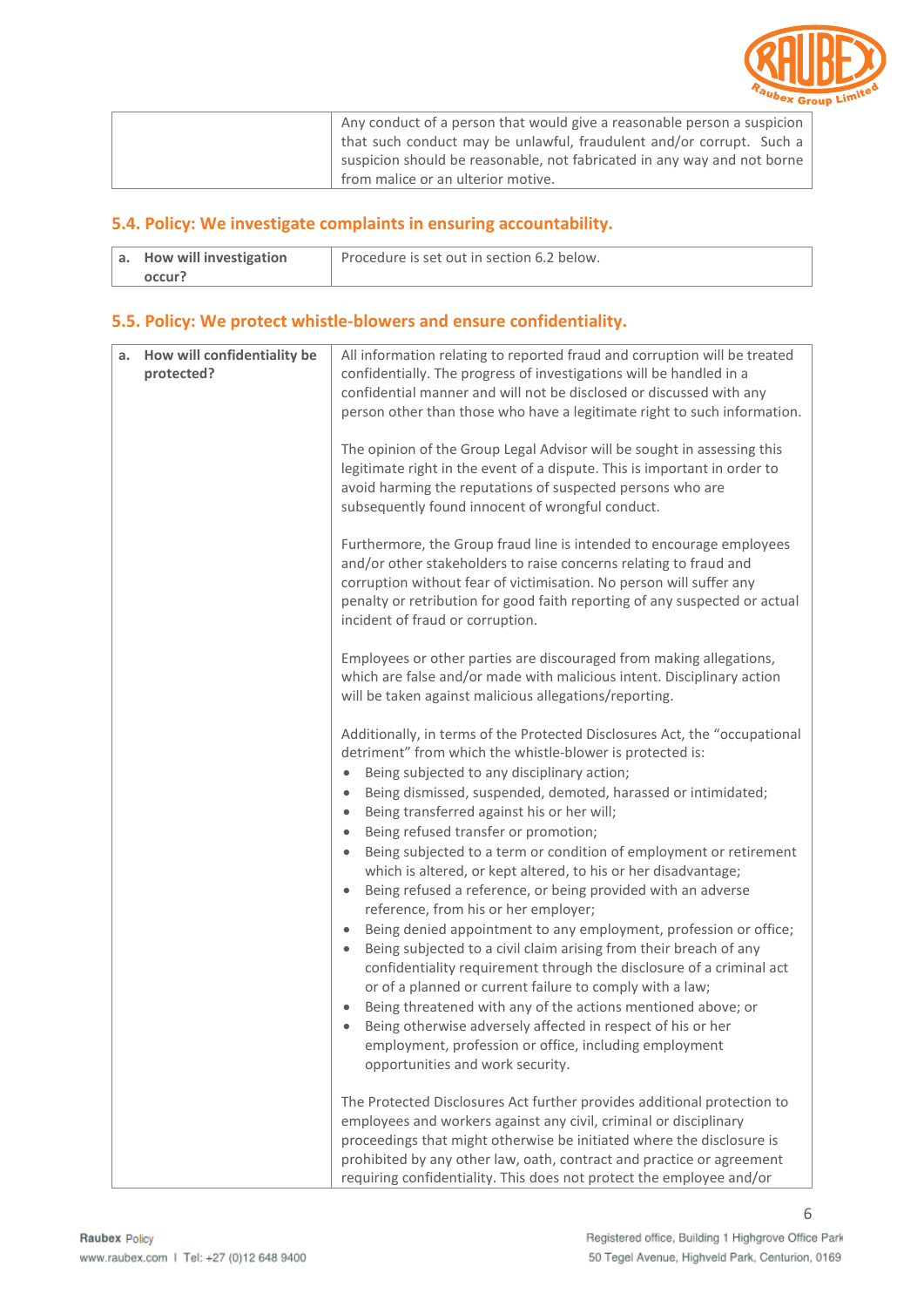

| worker from the consequences of any participation by them in the |
|------------------------------------------------------------------|
| impropriety.                                                     |

#### <span id="page-7-0"></span>**5.6. Policy: We promote a culture of compliance with the law and high ethical standards.**

| $\vert$ a. How is this done? | Through having policies such as this Policy in place, and requiring that |
|------------------------------|--------------------------------------------------------------------------|
|                              | training takes place, we contribute towards awareness of the contents of |
|                              | our policies and the relevant laws.                                      |

# <span id="page-7-1"></span>**6. Implementing our Policy: Procedures**

#### <span id="page-7-2"></span>**6.1. Procedure: We report fraud, corruption and suspicious conduct in this regard.**

| <b>Report internally:</b><br>a. | It is the responsibility of all employees to immediately report all<br>allegations or incidents of fraud and corruption to their immediate<br>manager or, if the employee has reason to believe that his/her<br>immediate manager is involved, to the next level of management.<br>Should employees wish to report allegations of fraud or corruption<br>anonymously, they may report it to the Raubex Group Fraud Line<br>numbers or website directly.<br>Raubex Group Fraud Line posters displaying details of the telephone<br>number and website should be clearly displayed at the business<br>premises throughout the Group. The fraud line details are as follows: |                                                                |                                                                                                                                                   |                                                                                                                                                                                                                                                      |
|---------------------------------|---------------------------------------------------------------------------------------------------------------------------------------------------------------------------------------------------------------------------------------------------------------------------------------------------------------------------------------------------------------------------------------------------------------------------------------------------------------------------------------------------------------------------------------------------------------------------------------------------------------------------------------------------------------------------|----------------------------------------------------------------|---------------------------------------------------------------------------------------------------------------------------------------------------|------------------------------------------------------------------------------------------------------------------------------------------------------------------------------------------------------------------------------------------------------|
|                                 | Country                                                                                                                                                                                                                                                                                                                                                                                                                                                                                                                                                                                                                                                                   | <b>Number</b>                                                  | <b>Limitations</b>                                                                                                                                | Language                                                                                                                                                                                                                                             |
|                                 | <b>Australia</b>                                                                                                                                                                                                                                                                                                                                                                                                                                                                                                                                                                                                                                                          | 1800 633 293                                                   | Generic toll-free<br>number.<br>Toll-free access<br>from fixed line,<br>accessible from<br>most mobile<br>networks -<br>mobile rates may<br>apply | English 24/7                                                                                                                                                                                                                                         |
|                                 | <b>Botswana</b>                                                                                                                                                                                                                                                                                                                                                                                                                                                                                                                                                                                                                                                           | 71119602<br>(Mascom)<br>0800 600 644<br>(BTC)<br>1144 (Orange) | Generic toll-free<br>numbers. Each<br>number is only<br>toll-free and<br>accessible from<br>the respective<br>corresponding<br>network.           | English 24/7<br>SeTswana during<br>SA business hours<br>Mondays to<br>Fridays 08:00-<br>17:00 CAT                                                                                                                                                    |
|                                 | <b>Namibia</b>                                                                                                                                                                                                                                                                                                                                                                                                                                                                                                                                                                                                                                                            | 0800 015 005                                                   | Customised toll-<br>free number<br>accessible from<br>Namibia<br>Telecoms                                                                         | English 24/7<br>Oshiwambo and<br>Otjiherero during<br>Namibian<br>business hours<br>Mondays to<br>Fridays 08:00-<br>17:00 CAT with<br>voicemail<br>afterhours.<br>Afrikaans during<br>SA business hours<br>Mondays to<br>Fridays 08:00-<br>17:00 CAT |

7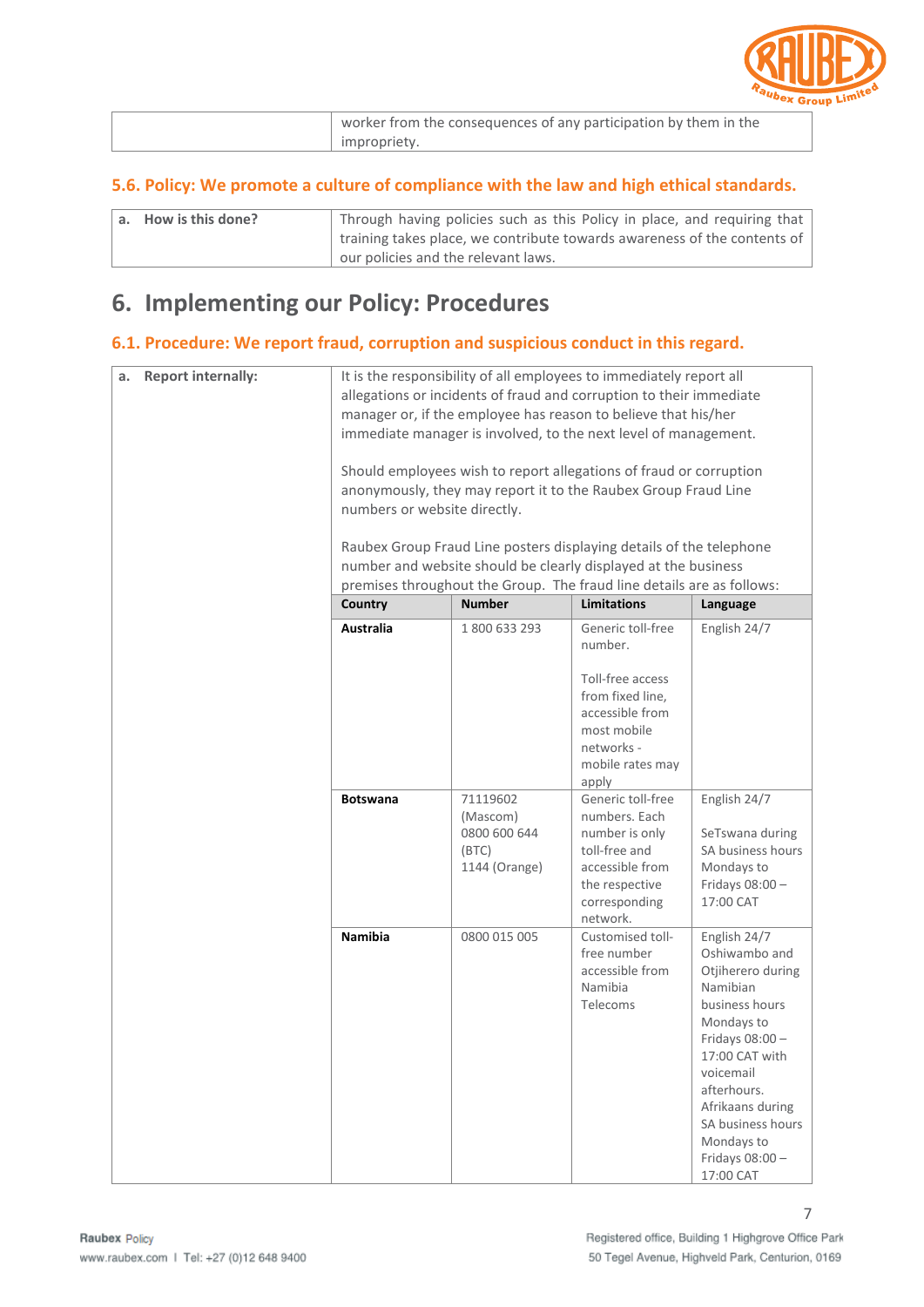

|                             | Country                                                                                                                                                                                                                                                                                                                                                                                                                                                                                           | <b>Number</b>                  | <b>Limitations</b>                                                                                                                | Language                                                                                                                       |  |
|-----------------------------|---------------------------------------------------------------------------------------------------------------------------------------------------------------------------------------------------------------------------------------------------------------------------------------------------------------------------------------------------------------------------------------------------------------------------------------------------------------------------------------------------|--------------------------------|-----------------------------------------------------------------------------------------------------------------------------------|--------------------------------------------------------------------------------------------------------------------------------|--|
|                             | <b>South Africa</b>                                                                                                                                                                                                                                                                                                                                                                                                                                                                               | 0800 205 314                   | Customized toll-<br>free number, toll<br>free access from<br>all networks                                                         | English 24/7<br>All other 10<br>official languages<br>during SA<br>business hours<br>Mondays to<br>Fridays 08:00-<br>17:00 CAT |  |
|                             | Zimbabwe                                                                                                                                                                                                                                                                                                                                                                                                                                                                                          | 08644041104<br>+27 31 571 8993 | Generic local<br>Zimbabwe<br>number.<br>Accessible from<br>most networks at<br>normal call rates<br>within Zimbabwe               | English 24/7                                                                                                                   |  |
|                             |                                                                                                                                                                                                                                                                                                                                                                                                                                                                                                   |                                | Generic local<br>South Africa<br>number.<br>Accessible from<br>most networks at<br>international call<br>rates to South<br>Africa |                                                                                                                                |  |
|                             | Website: www.tip-offs.com                                                                                                                                                                                                                                                                                                                                                                                                                                                                         |                                |                                                                                                                                   |                                                                                                                                |  |
|                             | Email: raubex@tip-offs.com<br>It is the responsibility of the relevant managers to ensure that all<br>incidents and allegations of fraud and corruption reported to them are<br>reported immediately to the Group Financial Director and Executive<br>Director GRC. The following contact details are relevant:<br><b>Executive Director</b><br>Tel: 012 648 9400<br>Email. felicia.m@raubex.com                                                                                                  |                                |                                                                                                                                   |                                                                                                                                |  |
| What not to do:<br>b.       | An employee who suspects dishonest or fraudulent activity should not<br>attempt to:<br>Personally conduct investigations or interviews/interrogations related<br>to any suspected fraudulent act; or<br>Contact the suspected individual in an effort to determine facts or<br>$\bullet$<br>demand restitution.                                                                                                                                                                                   |                                |                                                                                                                                   |                                                                                                                                |  |
| <b>Remember that:</b><br>c. | All information received will be treated confidentially to the extent<br>possible, while allowing a full investigation to be conducted into the<br>suspected fraud or corruption allegation. The Group reserves the right to<br>pass on any information to the proper law enforcement agency in order<br>that such entity may determine whether criminal charges are warranted.                                                                                                                   |                                |                                                                                                                                   |                                                                                                                                |  |
|                             | Managers should discourage employees and workers from making<br>allegations, which are false and uttered with malicious intent. In instances<br>where such allegations are proven untrue and malicious, the employee<br>who made them shall be subjected to firm disciplinary action. It is an<br>offence to provide false information intentionally, and where this results<br>in harm, a conviction may result in a fine, imprisonment for up to two<br>years, or both a fine and imprisonment. |                                |                                                                                                                                   |                                                                                                                                |  |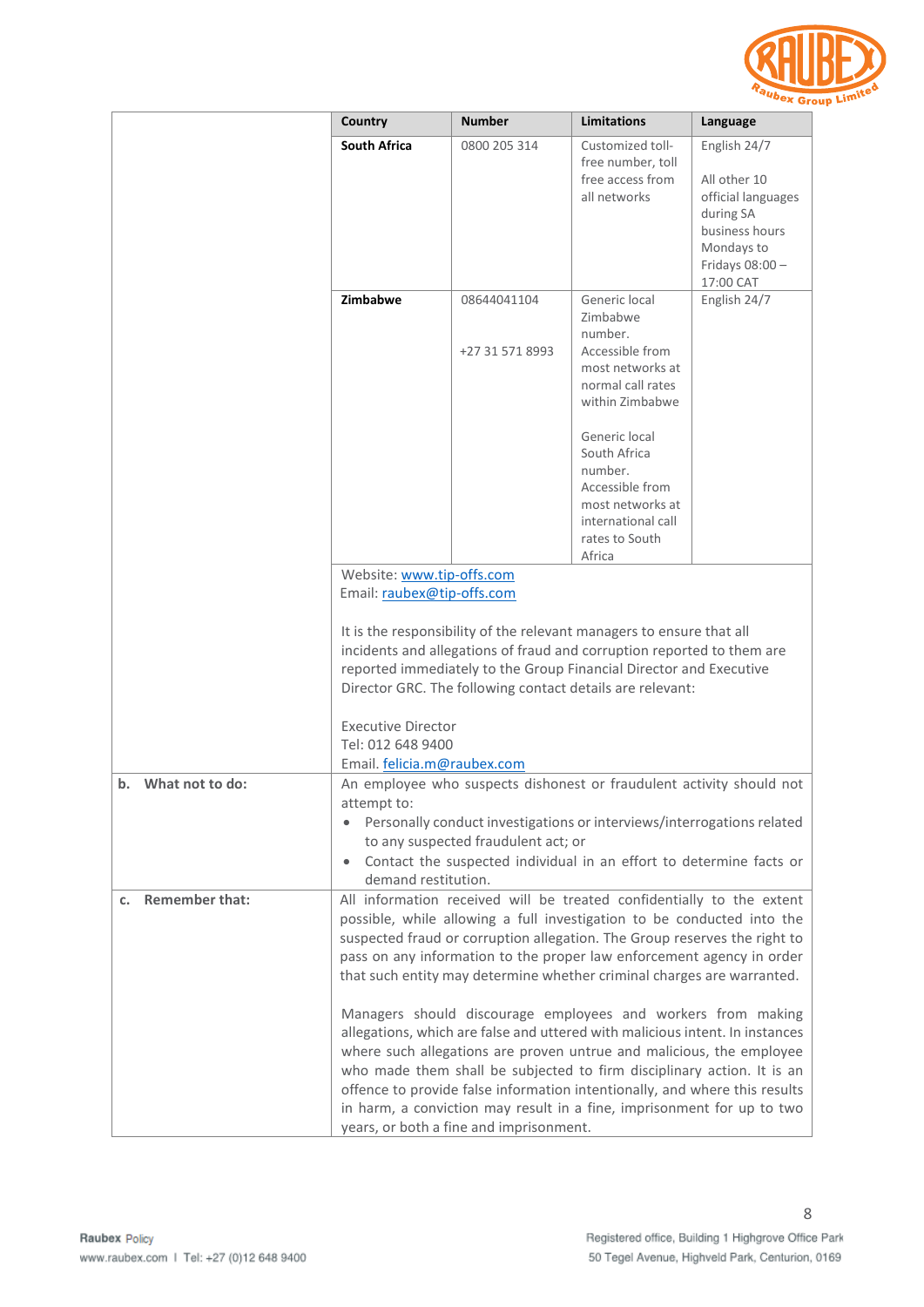

#### <span id="page-9-0"></span>**6.2. Procedure: We investigate complaints in ensuring accountability.**

| a. Investigation by Group: | The action taken by the Group will depend on the nature of the concern,<br>where it may be investigated internally (management, internal audit or<br>legal services) and/or referred to South African Police Service ("SAPS") or<br>another relevant law enforcement agency.                                                                                                                                                                         |  |
|----------------------------|------------------------------------------------------------------------------------------------------------------------------------------------------------------------------------------------------------------------------------------------------------------------------------------------------------------------------------------------------------------------------------------------------------------------------------------------------|--|
|                            | Upon receiving a complaint or tip off from a whistle-blower, we will:<br>Enter the complaint in the whistle-blowing register;<br>Initiate a preliminary enquiry/review on the allegations; and<br>$\bullet$<br>Should the results of the preliminary review indicate a need for<br>$\bullet$<br>further investigation, the matter will be referred to the relevant<br>subsidiary or department, internal auditors or to any other<br>relevant party. |  |
|                            | The Executive Director GRC, in conjunction with the relevant senior<br>member of management, have the primary responsibility to co-ordinate<br>the investigation of all suspected fraudulent or corrupt acts reported<br>under this Policy.                                                                                                                                                                                                          |  |
|                            | If the investigation substantiates that significant fraudulent or corrupt<br>activities have occurred, the Executive Director GRC, has the responsibility<br>to notify the Audit Committee of the Group on a timely basis of such<br>activities.                                                                                                                                                                                                     |  |
|                            | Relevant senior divisional management are also responsible for including<br>details of any such allegations of fraud or corruption in their monthly<br>reporting to the Executive Committee of the Group.                                                                                                                                                                                                                                            |  |
|                            | Any fraud or corruption committed by an employee of the Group will be<br>pursued by thorough investigation and to the full extent of the law,<br>including:                                                                                                                                                                                                                                                                                          |  |
|                            | Taking disciplinary action within a reasonable period of time after<br>the incident; and/or<br>Instituting civil action; and/or<br>$\bullet$                                                                                                                                                                                                                                                                                                         |  |
|                            | Initiating criminal prosecution by reporting the matter to the<br>$\bullet$<br>SAPS or any other relevant law enforcement agency; and/or<br>Any other appropriate and legal remedy available.<br>$\bullet$                                                                                                                                                                                                                                           |  |
|                            | The judgment of senior management will be required to ensure that the<br>economic and practical realities of taking the steps required above are<br>adequately considered and applied appropriately in the particular<br>circumstances.                                                                                                                                                                                                              |  |
|                            | Managers are also required to ensure that losses or damages suffered by<br>the Group as a result of all reported acts committed or omitted by an<br>employee or any other person are recovered from such an employee or<br>other person if he or she is found to be liable.                                                                                                                                                                          |  |
|                            | Great care must be taken in the investigation of suspected improprieties<br>or wrongdoings so as to avoid mistaken accusations or alerting suspected<br>individuals that an investigation is under way.                                                                                                                                                                                                                                              |  |